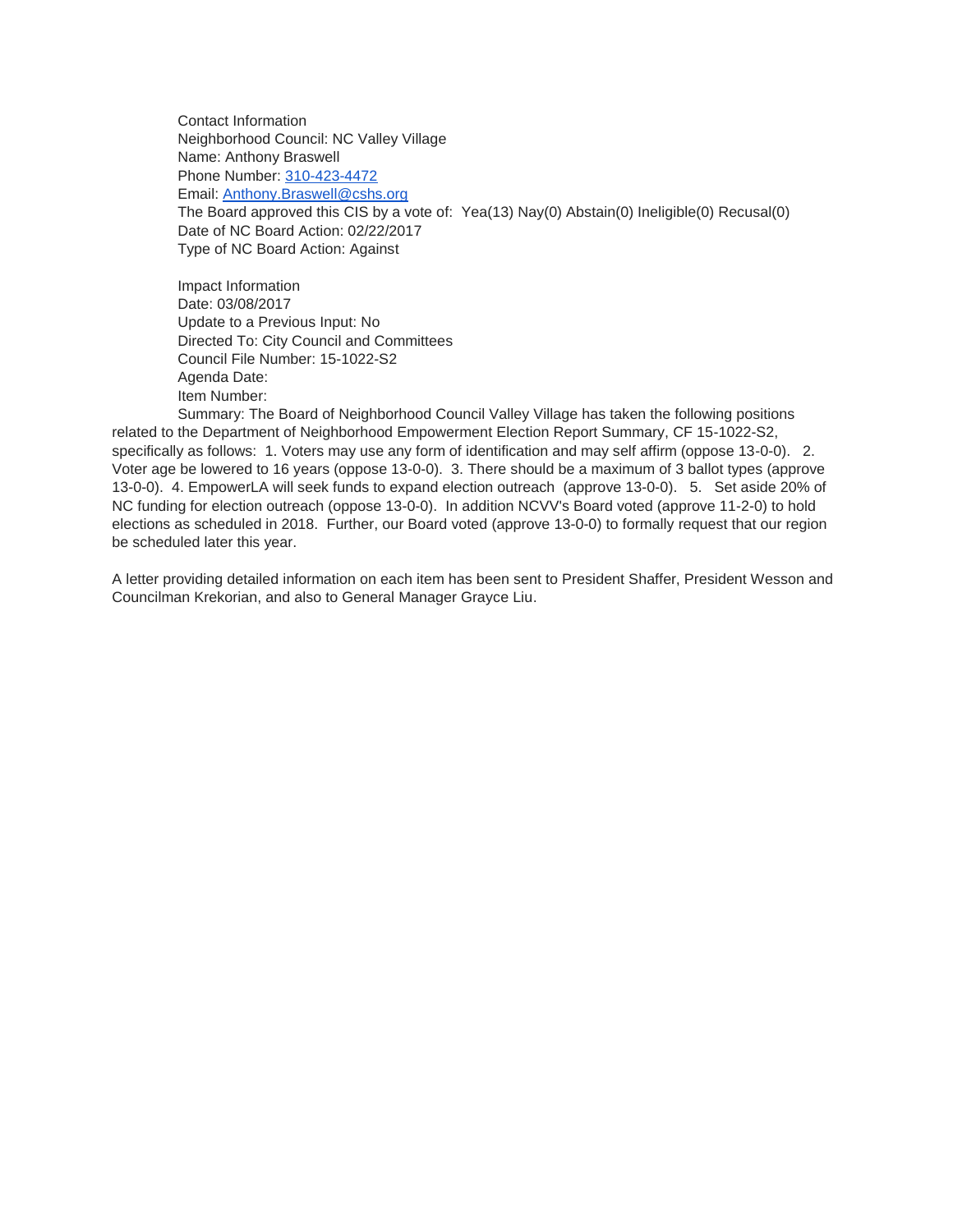Tony Braswell, President Ginny Hatfield, Vice President Steven Stokes, Treasurer Dale Liebowitz-Neglia, Secretary Dorothy Apple Daryl Baskin Glenn Block Richard Davies Alice Hart Suzanne Lewis Lisa Miller Richard Poole Paulette Stokes Jeff Walker Marc Woersching Cole Walker, Student Representative



## **COUNCIL VALLEY VILLAGE**

P.O. Box 4703 Valley Village, CA 91617

TELEPHONE: (818) 759-8204

www.myvalleyvillage.com

March 3, 2017

The Honorable Leonard Shaffer, President Board of Neighborhood Commissioners The Honorable Herb J. Wesson President, Los Angeles City Council The Honorable Paul Krekorian Los Angeles City Councilmember District 2

## **RE: Neighborhood Council Elections, CF 15-1022-S2**

Dear President Shaffer, President Wesson and Councilman Krekorian:

At the February 22 meeting of Neighborhood Council Valley Village (NCVV), our Board held a robust and lengthy discussion about proposed changes to the NC election process, detailed in the Department of Neighborhood Empowerment Election Report Summary and referenced in Council File 15-1022-S2.

Our Board members thoroughly reviewed each recommendation, and engaged input from stakeholders who were present at Board and committee meetings. A separate vote was taken on each recommendation, and the Board added a sixth two-part recommendation that is unique to Valley Village and to our election "region".

The BONC recommendations and our Board's position on each are:

**1. Voters may use any form of identification and may self-affirm their affiliation without any further documentation.** 

*Our Board voted unanimously against this recommendation (13-0-0).* We feel strongly that identification and proof of stakeholder status is important to the integrity of the election, and it has served our stakeholders well without creating any barrier to voter participation**.** *The Board also strongly held the opinion (13-0-0) that online voting should not be mandatory but left up to each individual NC* as they best know the successful methods of community engagement among their stakeholders.

**2. Voter age be lowered to 16 years old where applicable.**

*Our Board voted unanimously against this recommendation (13-0-0).* The discussion on this matter was *led by our Student Board member, Cole Walker*. Our bylaws allow for up to 2 student Board members who participate in all aspects of our Board's work. While their votes do not count toward a quorum, they are noted in our minutes. We provide a great "laboratory" for students to participate in every aspect of local government, and have successfully had 5 student Board members in our Board history, each serving a two-year term. We feel strongly that allowing the voting age to revert to 16, without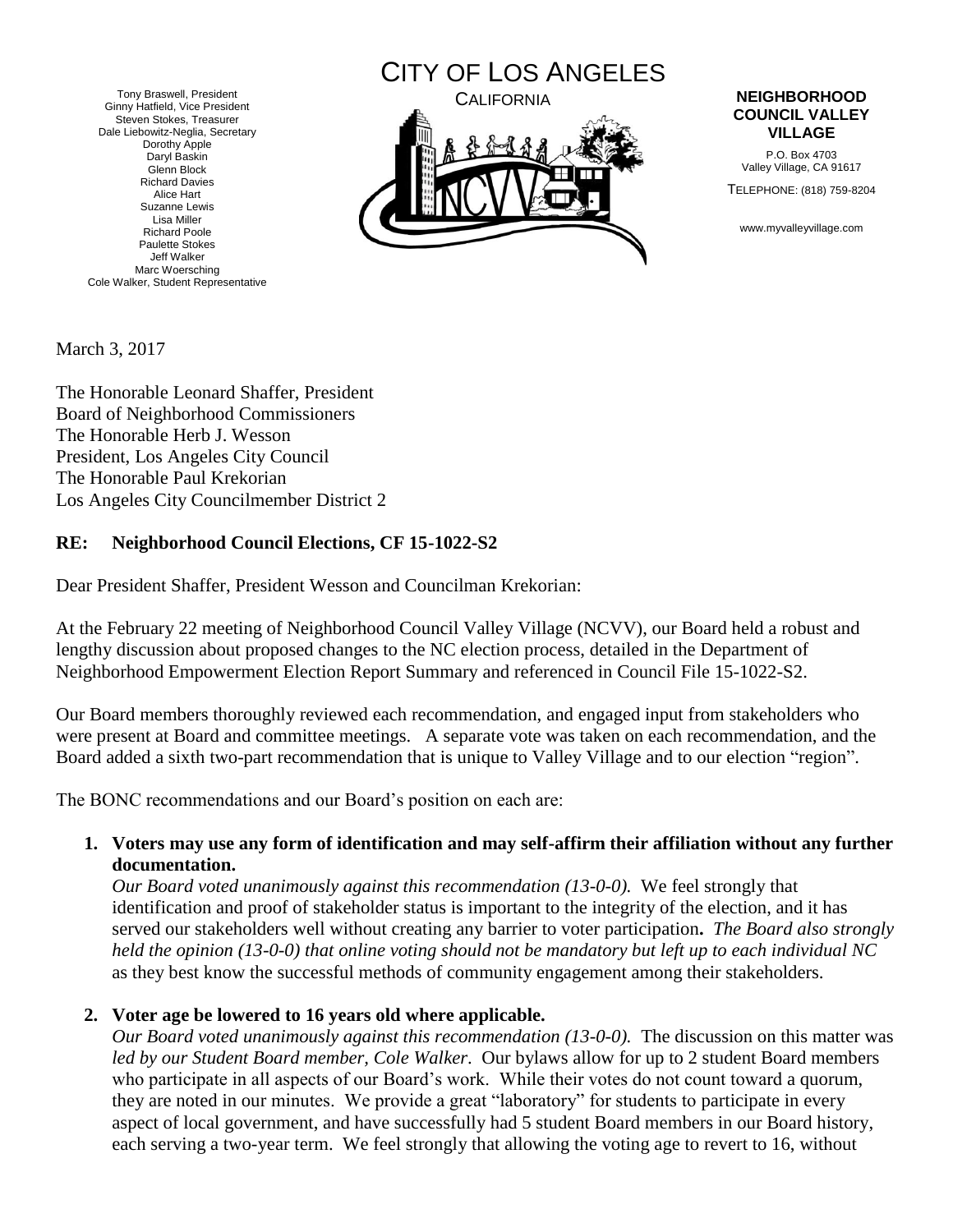NC Election Report Feedback Neighborhood Council Valley Village March 3, 2017 page two

> eligibility for a Board seat, is not appropriate. Board service for a student would be difficult. Our Board members are required to attend 11 Board meetings per year, serve on at least one Board committee, participate in one all-day retreat, and physically support our 3 annual signature events. The monthly time demands on our Board members are easily 10+ hours, most on week nights.

Board service would be particularly challenging for a student, as Juniors and Seniors do not typically have time to participate at levels required in our bylaws. What we provide in our NCVV student seat is a valuable learning experience that could/should be a template for other NCs. We feel very strongly that the voting age should remain at 18 years of age, and that a well-managed student Board seat can help integrate young people into the civics of city and neighborhood governance, and serve the dual purpose of grooming future Board members.

- **3. There should be a maximum of 3 ballot types for every Neighborhood Council election.**  *NCVV's Board of Directors voted unanimously to support this (13-0-0)*, and further encourages BONC and DONE to find a way to develop a balloting system that can incorporate small NCs such as Valley Village, which has one ballot allowing stakeholders to vote in all categories listed, as well as the larger NCs which ascribe to multiple district voting within their boundaries. The latter approach tends to be confusing to stakeholders and much more difficult to administer.
- **4. EmpowerLA will ask for funds to expand election outreach so that existing Board members aren't expected to do extensive outreach to find people to run against them.**

*NCVV's Board of Directors voted unanimously to support this (13-0-0).* We wholeheartedly support this proposal and it has been recommended several times over various election cycles. Empower LA can play a positive role in promoting outreach at the Regional level; developing a full scale PR campaign to educate voters at each step of the process; i.e., announcing each regional election, the call for candidates, candidate forums, and election day information. The NCs could then concentrate on engaging voters and providing the detailed information relevant to each NC.

## **5. In an election year NCs should set aside 20% of their funding for election outreach notification and costs.**

*NCVV's Board of Directors voted unanimously against this recommendation (13-0-0).* While our own NC does spend approximately 20% of our funding in election years on the election process, we are not in favor of establishing a 20% mandatory allocation. We feel this should be a decision left to each individual NC. We are a smaller NC and know what works best for engaging our stakeholders. Larger NCs face a greater challenge in reaching out to their stakeholders. Perhaps consideration should be given to establishing minimum requirements for all NCs related to tasks they need to accomplish before their election process could be approved; a checklist of sorts which outlines the tasks that must be completed in order to carry out a successful election. NCs could then allocate funds to complete each task according to what best works in their communities. EmpowerLA would be responsible for monitoring each task before moving on to the next. This approach provides continuity to the overall system but still gives the NCs the ability to tailor their outreach to the needs of their community.